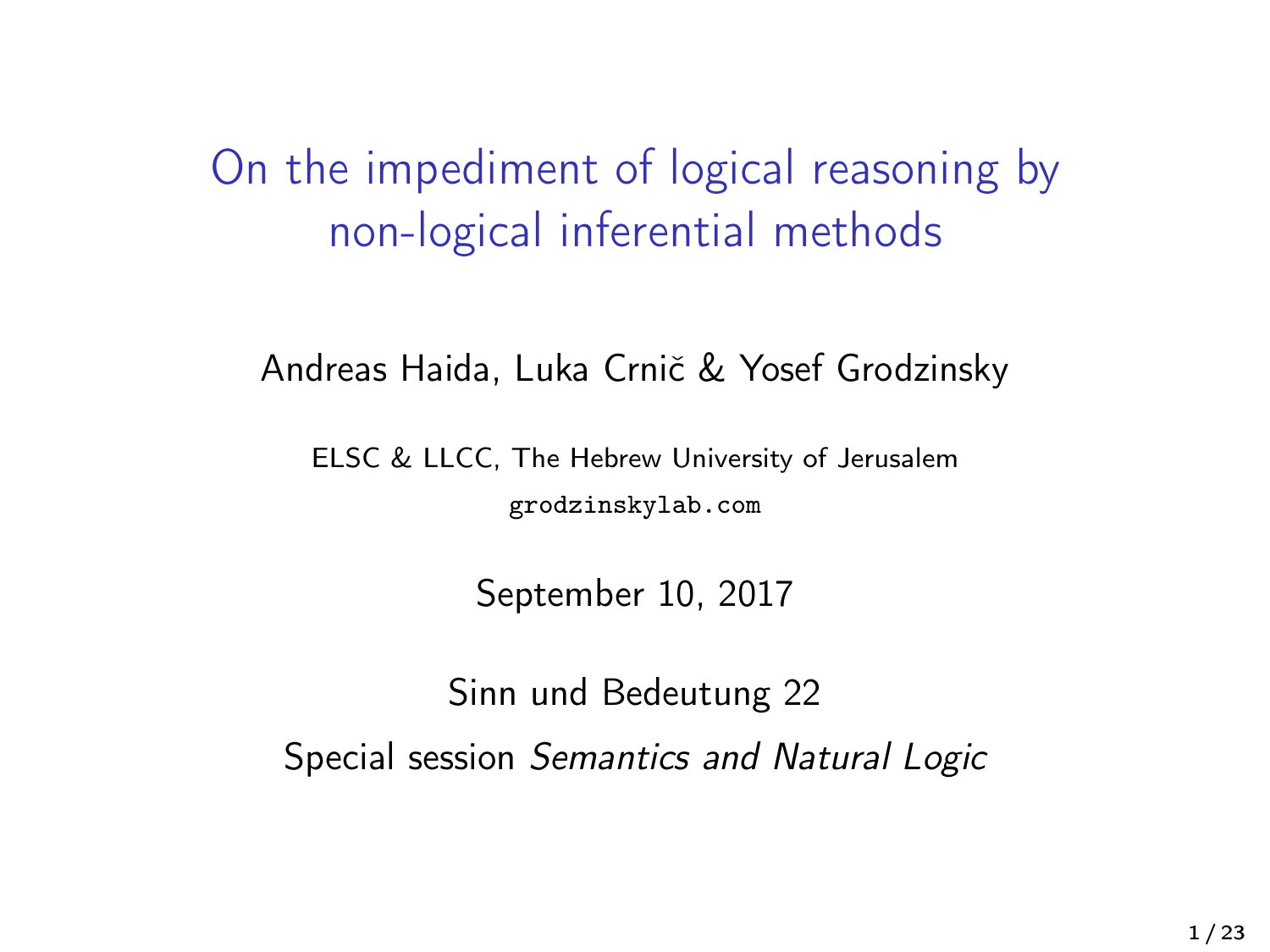## Drawing inferences

- $\triangleright$  Assume that sentence (A) is true. Does it follow logically that (I) is true as well?
	- (A) All of the Ms are Ks
	- (I) Some of the Ms are Ks
- $\checkmark$  in 73% of all trials
- ▸ Now, assume that sentence (I) is true. Can you logically infer that (O) is true, too?
	- (I) Some of the Ms are Ks
	- (O) Some of the Ms are not Ks

 $\checkmark$  in 94% of all trials

- ▸ Finally, is the following inference logically valid?
	- (A) All of the Ms are Ks

 $\boldsymbol{X}$  in 98% of all trials

- (O) Some of the Ms are not Ks
- $\triangleright$  The numbers show the results of Newstead and Griggs [\(1983\)](#page-0-0).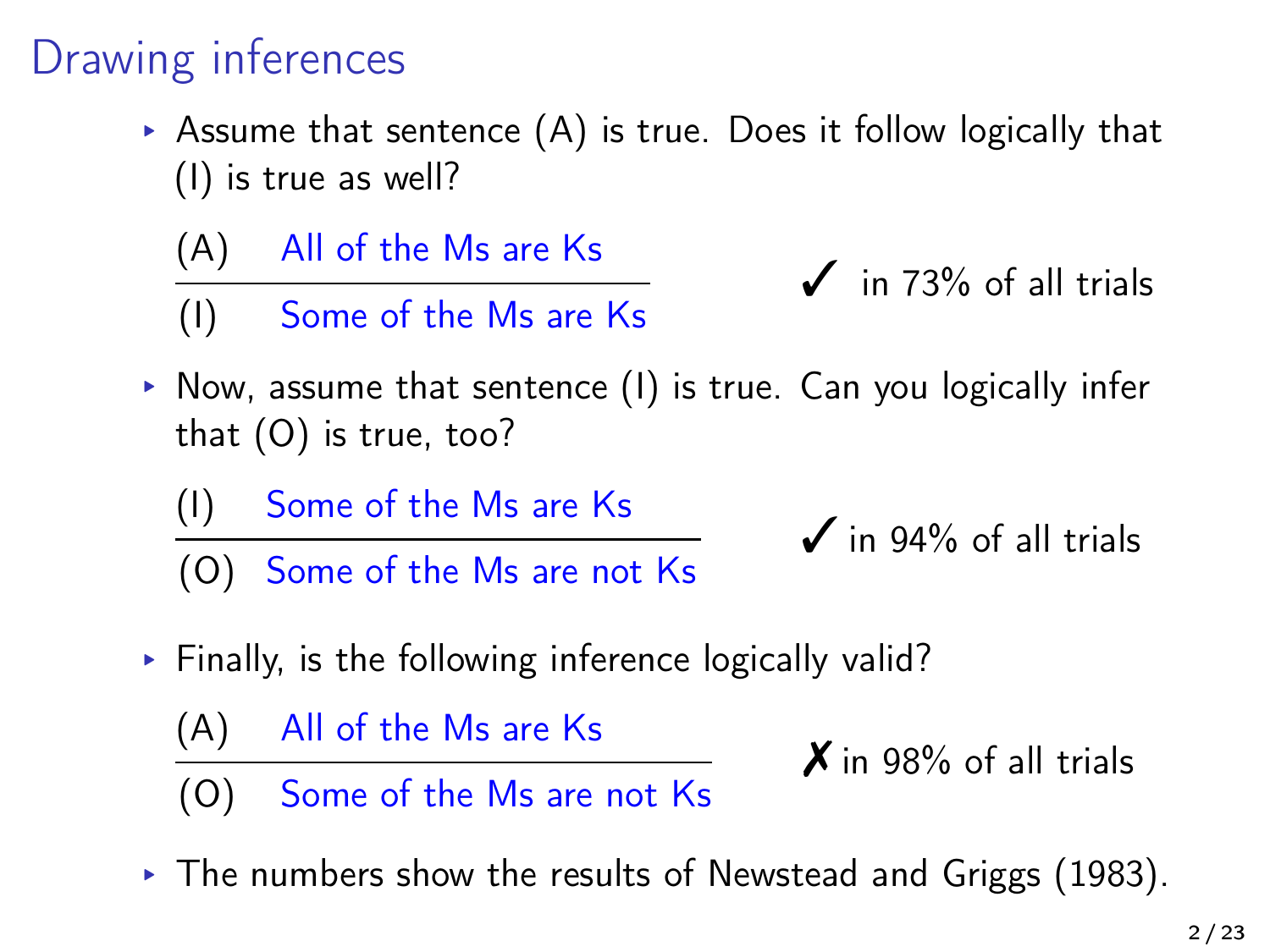# Logical validity vs. perceived validity

This is how the observed behavior matches with logical behavior:

| Inference      | $%$ accept<br>expected in<br>Aristotelian logic | $%$ accept<br>observed | $%$ error |
|----------------|-------------------------------------------------|------------------------|-----------|
| $(A)$ to $(I)$ | 100                                             | 73                     | 27        |
| $(I)$ to $(O)$ |                                                 | 94                     | 94        |
| to (O)         |                                                 |                        |           |

- ▶ What causes the two 'big' error rates?
	- Subjects compute scalar inferences (SIs).
- ▸ Why are the error rates not (close to) 100%?
	- There are different populations:

Some reasoners compute SIs, some don't.

- ▸ Why different error rates (27 vs. 94%)?
	- Again, there are different populations: Some reasoners compute SIs for premises only.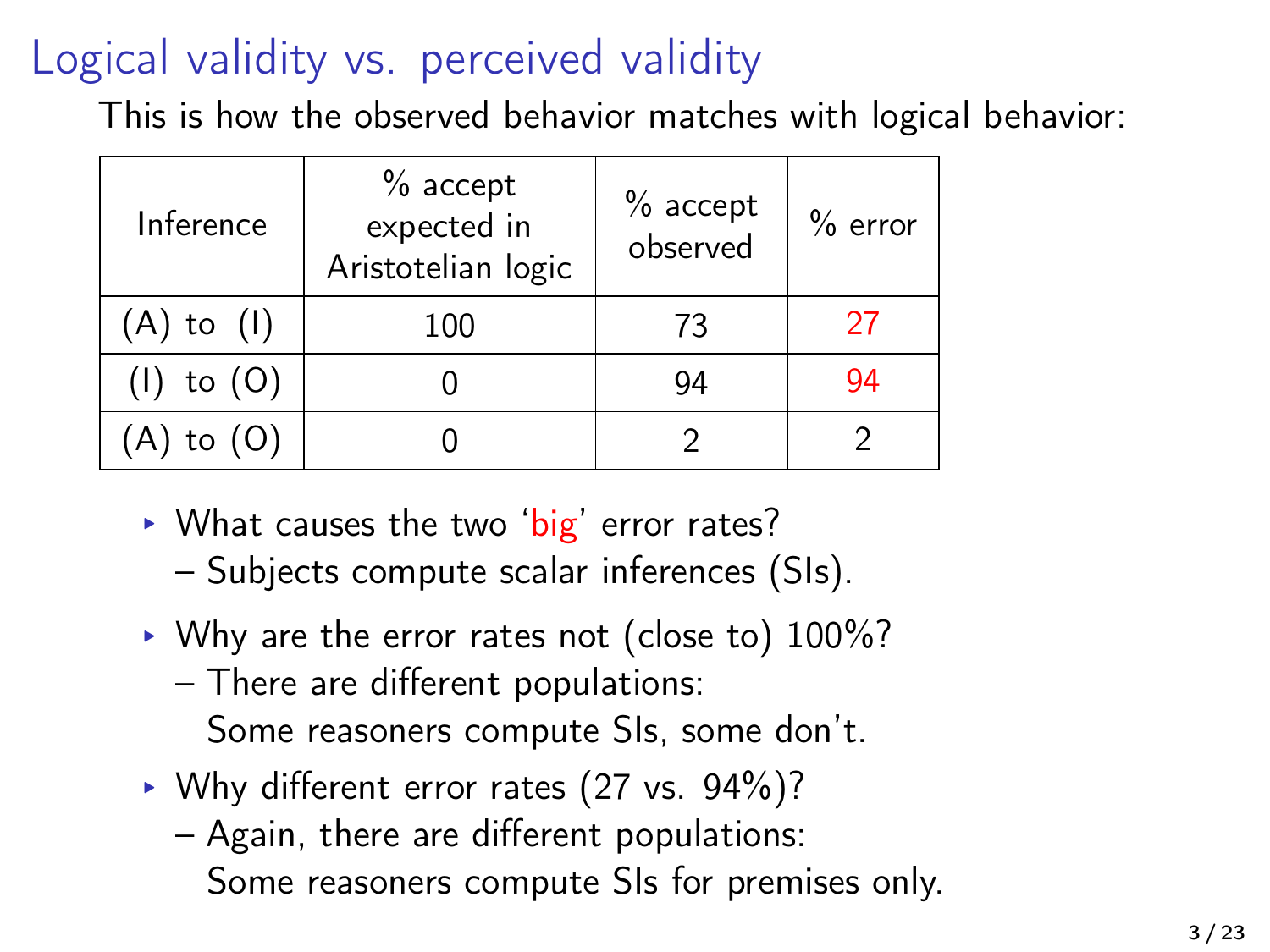#### SIs of existential sentences

- ▸ (I) sentences are systematically ambiguous:
	- (I) Some of the Ms are Ks
	- $(I_w)$  There are Ms that are Ks (weak interpretation)
	- $(I<sub>s</sub>)$  Only some of the Ms are Ks (strong interpretation)

- $\triangleright$  ( $I_s$ ) is derived from ( $I_w$ ) by a SI:  $(I_s) \equiv (I_w) \land \neg All$  of the Ms are Ks
- $\triangleright$  The same holds for  $(0)$  sentences:
	- (O) Some of the Ms are not Ks
	- $(O_w)$  There are Ms that are not Ks
	- $(O_s)$  Only some of the Ms are not Ks  $\equiv (I_s)$

 $(O_s) \equiv (O_w) \land \neg All$  of the Ms are not Ks

▸ To test our hypothesis that there are different groups of reasoners with respect to SI computation, we're investigating syllogistic reasoning.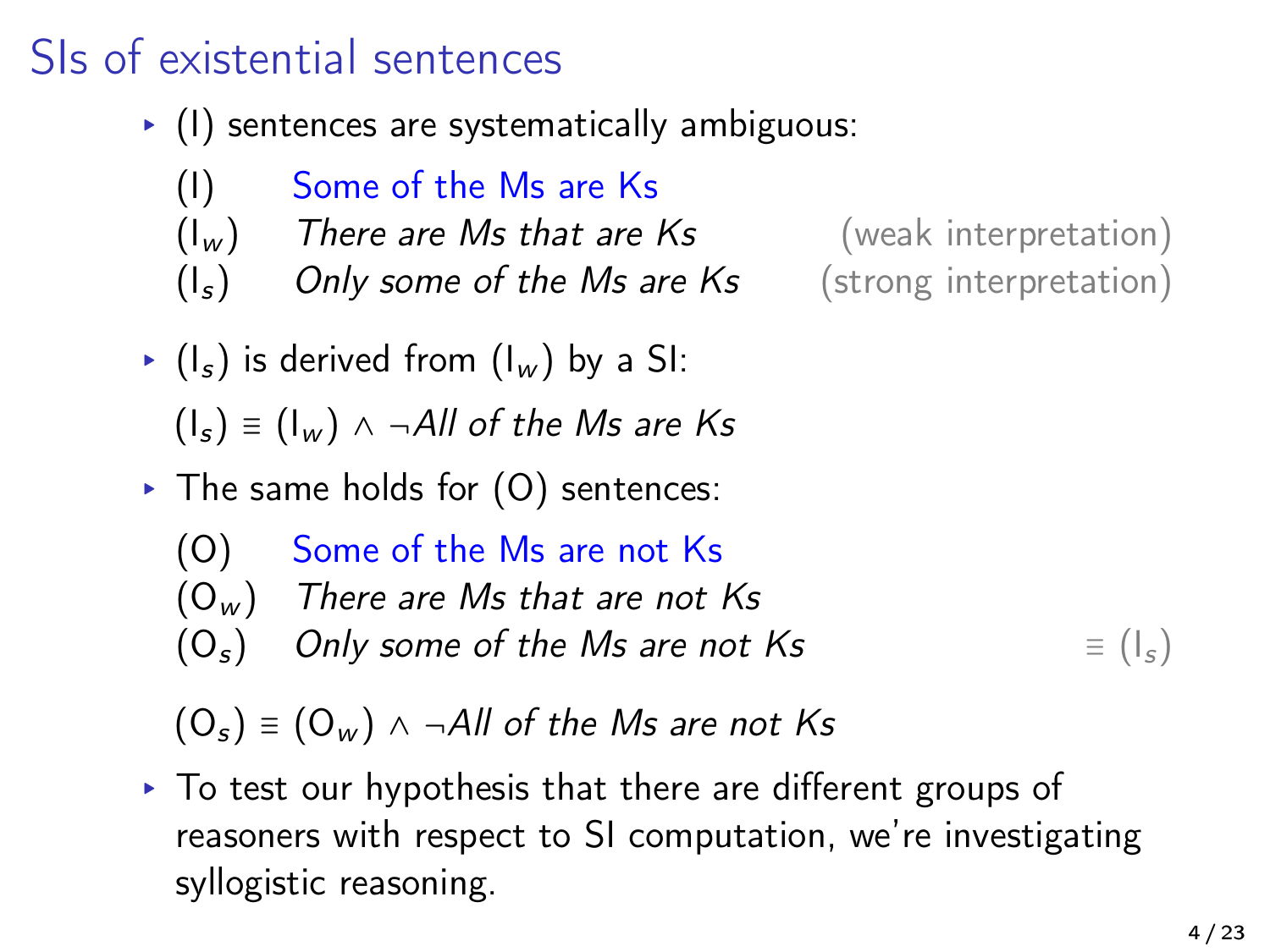## **Syllogisms**

- ▸ Syllogisms are arguments of the form
- ▸ Here's an example of a valid syllogism:
	- (E) No Italians are miners
	- (A) All bikers are Italians
	- (E) No bikers are miners
- ▸ New sentence type: (E) sentences; hence, 4 types overall
- ▸ Each syllogism has three terms in the premises. There are 4 possible arrangements of these three terms. The term arrangement in the conclusion is fixed:

▸ 4 sentence types for each of the 3 lines, and 4 arrangements:  $4^3 \times 4 = 256$  syllogisms





Premise<sub>1</sub> Premise<sub>2</sub> Conclusion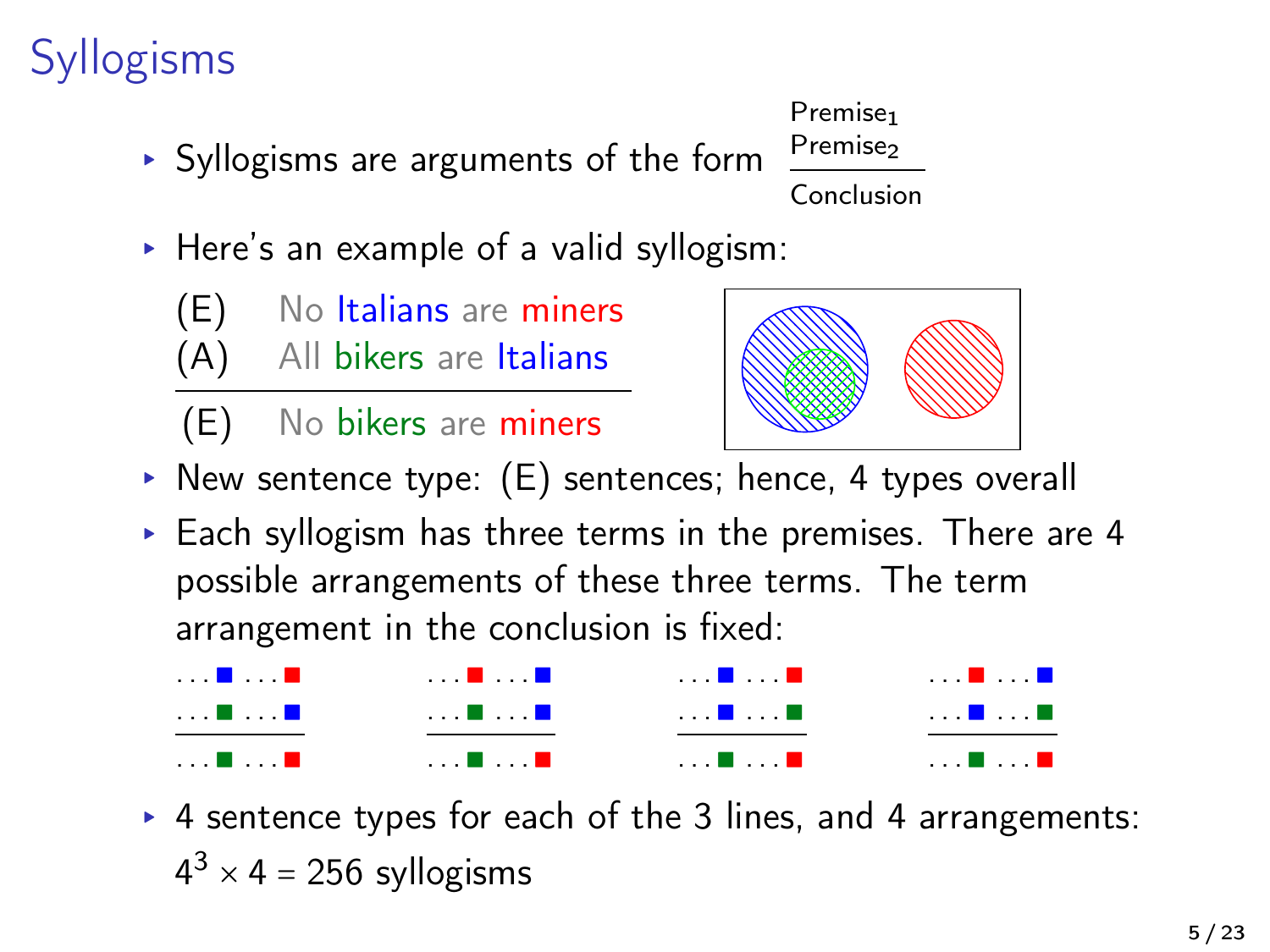How ambiguity impedes syllogistic reasoning performance

- ▸ Only 24 of the 256 syllogisms are valid in Aristotelian logic.
- Previous studies observed error rates of up to  $> 80\%$  in performing syllogistic reasoning.
- $\triangleright$  These studies suggest that the linguistic ambiguity of existential sentences, i.e. of (I) and (O) sentences, impedes the reasoning performance.
- $\triangleright$  Importantly, the ambiguity of existential sentences can affect the (in)validity of a syllogism differently.
- ▸ This has been observed before (Rips 1994), but we're investigating this systematically.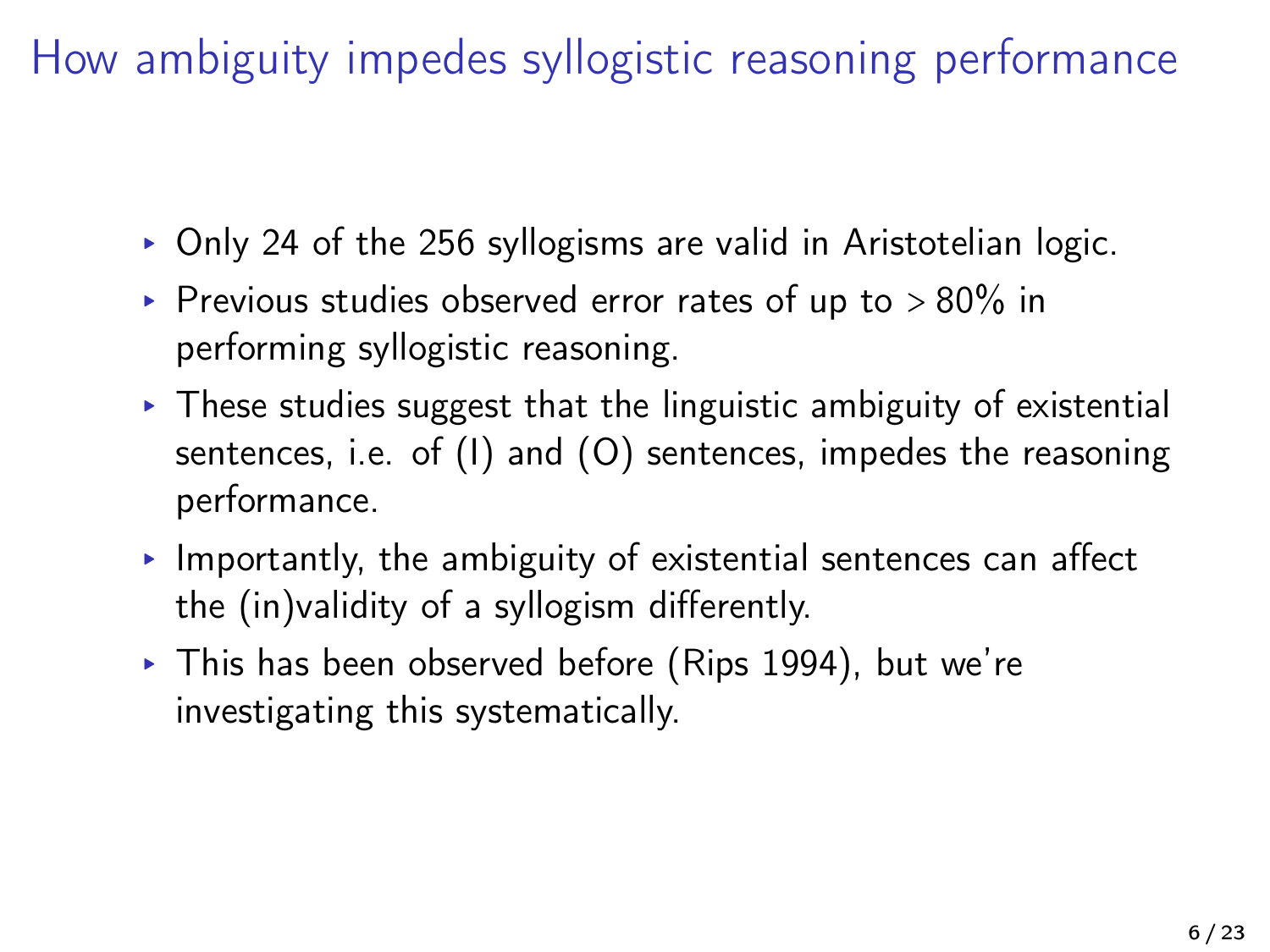# Syllogism classes (granularity level I)

We can identify 6 classes, which we characterize in terms of how they are affected by SI computation.

There are 2 invariant classes:

- ▸ [−v SI ↝ −v]: Invalid syllogisms that are unaffected by SI computation
	- Invalid syllogisms without existential premises
	- Syllogisms that are invalid on all readings of their existential premises
- $\triangleright$   $[+v \stackrel{SI}{\leadsto} +v]$ : Valid syllogisms that are unaffected by SI computation
	- Valid syllogisms with an (A) or (E) conclusion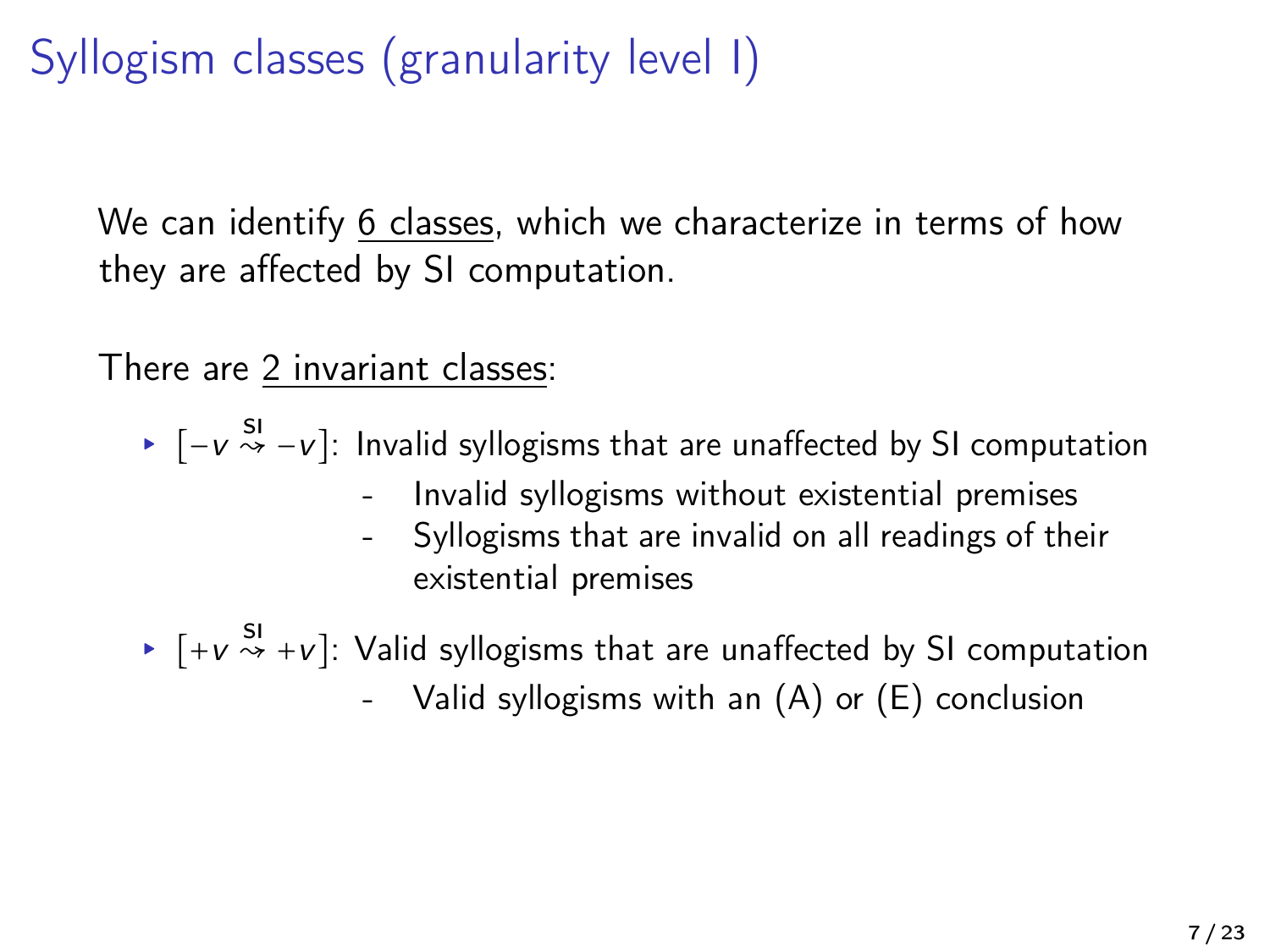# Syllogism classes (granularity level I)

There are 4 variant classes:

►  $[-v \overset{SI}{\leadsto} +v]$ : Invalid syllogisms that are validated by SI computation

- Invalid syllogisms with an existential premise (a necessary but not sufficient condition)
- ▶  $[+v \stackrel{SI}{\leadsto} -v]$ : Valid syllogisms that are invalidated by SI computation - Valid syllogisms with an existential conclusion
- ▸ [−v SI ↝ ±v]: Invalid syllogisms that are validated by the SI of a premise but only if the SI of the conclusion is not computed
	- Invalid syllogisms with an existential premise and an existential conclusion
- $\blacktriangleright$   $[ +v \overset{SI}{\leadsto} \pm v ]$ : Valid syllogisms that are invalidated by the SI of the conclusion but only if the SI of a premise is not computed
	- Valid syllogisms with an existential premise and an existential conclusion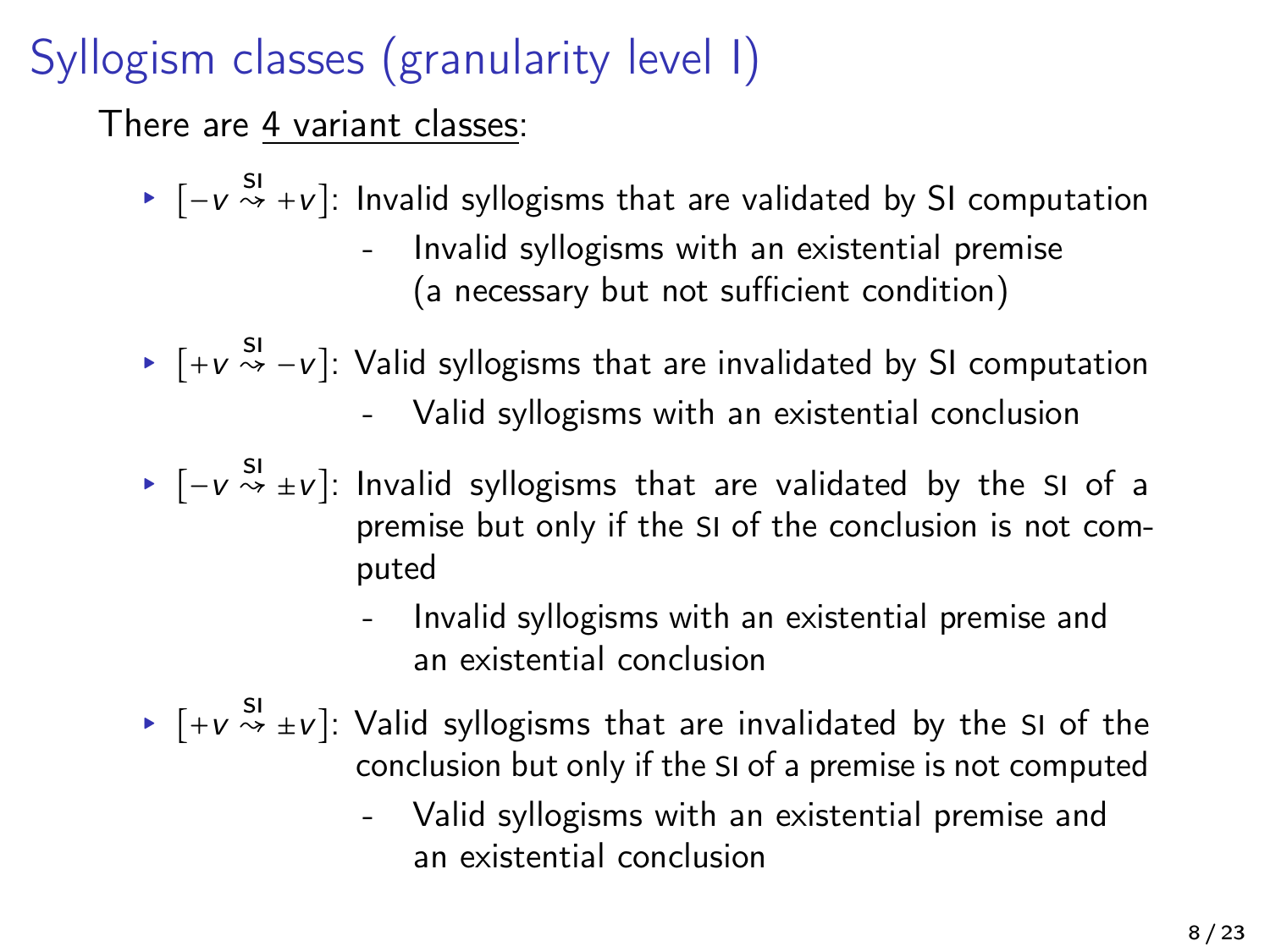# An example: how to identify class  $[-v \overset{s_1}{\leadsto} +v]$

- $\bullet$  (A) and (E) conclusions can be only be validated by (A) and (E) premises.
- ▸ Thus, class [−v SI ↝ +v] can only contain syllogisms with (I) or (O) conclusions.
- $\triangleright$  However, the SI of the (I) or (O) conclusion must also be validated by the premises and their SIs, or else we end up in class  $[-v \stackrel{SI}{\leadsto} ±v].$
- $\triangleright$  This means we need to find a pair of valid syllogisms that differ only in that one contains (I) sentences in places where the other contains (O) sentences.
- ▸ Luckily, Aristotelian logic gives us such a pair (but only one such pair): IA3I and OA3O.
- ▸ This means that class  $[-v \overset{SI}{\leadsto} +v]$  has the following two members (and only these two members): IA3O and OA3I.
- ▸ Eventually, we wrote a theorem prover for Aristotelian logic to free us from such brain gymnastics.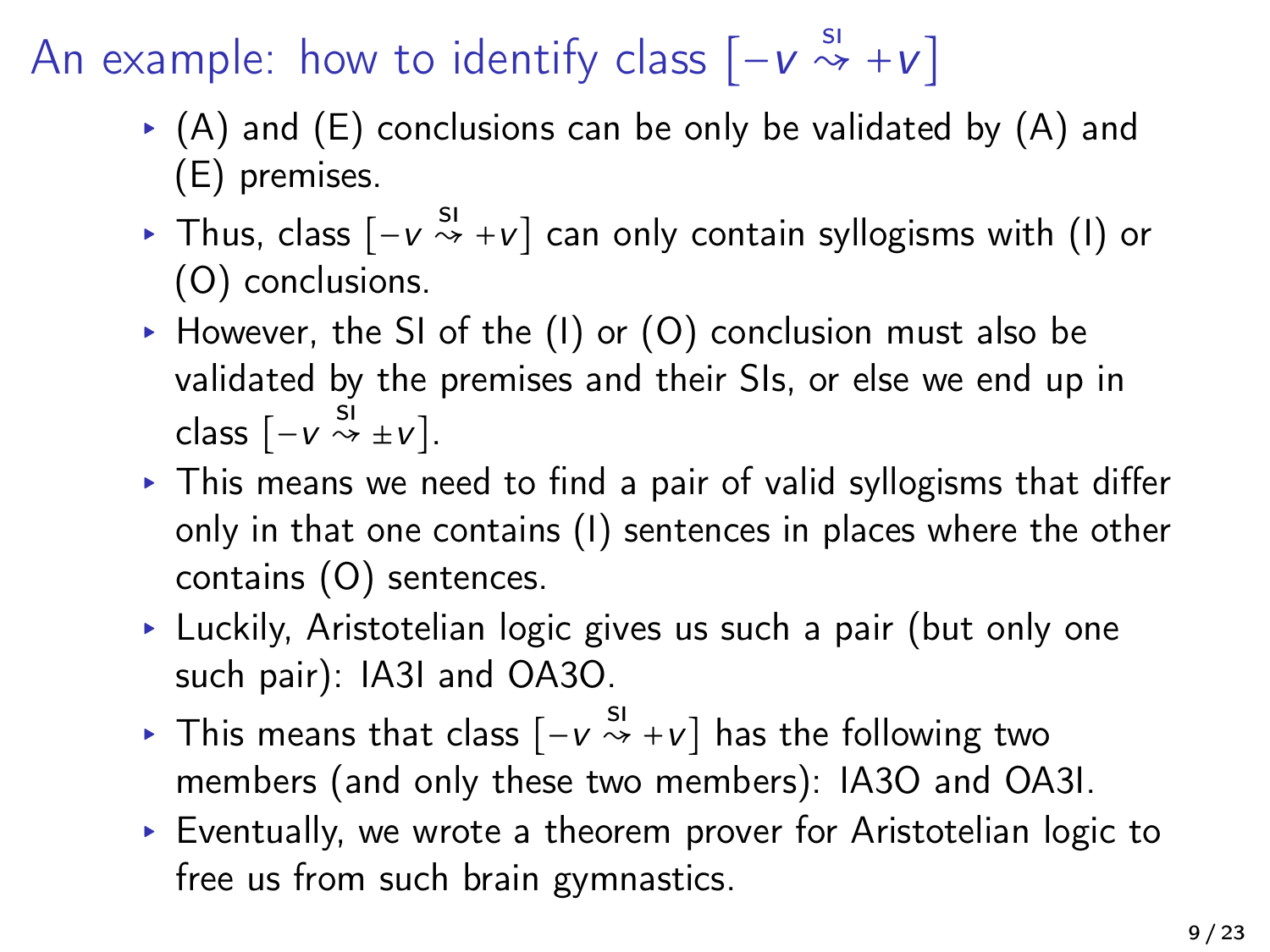## Testing syllogistic reasoning performance

- ▸ We conducted an experiment with 120 participants over AMT.
- ▸ We restricted attention to 5 of the 6 classes.
- $\triangleright$  Each participant: 100 binary acceptability judgments for 20 tokens of each of 5 syllogism classes determined by the occurrence of existential sentences in premises and conclusion.
- ▸ Here are the mean acceptance rates of each class:

| Class                         | $%$ acc. |                |
|-------------------------------|----------|----------------|
| $ -v \rightsquigarrow -v $    | 19.0     |                |
| $ -v \rightsquigarrow \pm v $ | 56.4     |                |
| $ -v \rightsquigarrow +v $    | 64.6     | $\overline{?}$ |
| $+V \rightsquigarrow -V$      | 60.7     |                |
| $ +v \leadsto +v $            | 76.3     |                |

▸ Some of these results are easily interpretable: e.g., syllogisms in  $[+v \stackrel{SI}{\leadsto} +v]$  are accepted more often than those in  $[-v \stackrel{SI}{\leadsto} -v]$ . ▸ But what to make of the observation that e.g. syllogisms in  $[-v \stackrel{SI}{\rightsquigarrow} +v]$  are accepted more often than those in  $[-v \stackrel{SI}{\rightsquigarrow} \pm v]$ ? 10 / 23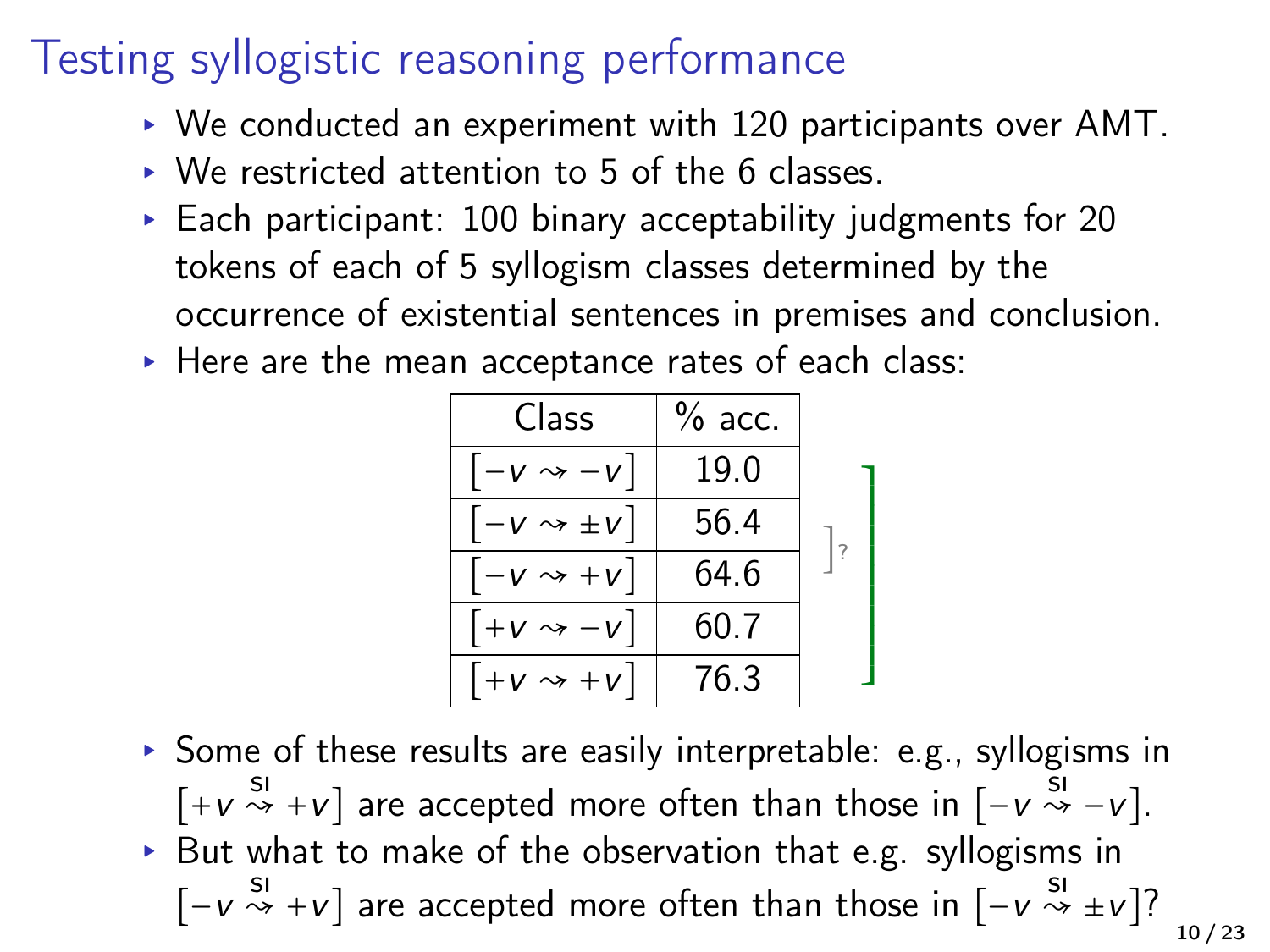# Hypothesis and prediction

▸ There here are three groups of reasoners:

| Logicians       |                               | Validators             | Strength- |                                  |
|-----------------|-------------------------------|------------------------|-----------|----------------------------------|
|                 |                               |                        | eners     |                                  |
| Premise         | weak<br>(There are $\ldots$ ) | strong<br>(Only some ) | strong    | validates an<br>invalid argument |
| Conclu-<br>sion | weak                          | weak                   | strong    | invalidates a valid<br>argument  |

▸ We expect to observe three different behavioral patterns:

| Syllogism<br>class          | Logicians | Validators | Strengtheners |             |
|-----------------------------|-----------|------------|---------------|-------------|
| $-v \rightarrow -v$         |           |            |               | invariant   |
| $-v \rightsquigarrow \pm v$ | Х         |            |               |             |
| $-v \rightsquigarrow +v$    | Х         |            |               | affected by |
| $+V \rightsquigarrow -V$    |           |            |               | ambiguity   |
| $+V \rightsquigarrow \pm V$ |           |            |               |             |
| $+V \rightarrow +V$         |           |            |               | invariant   |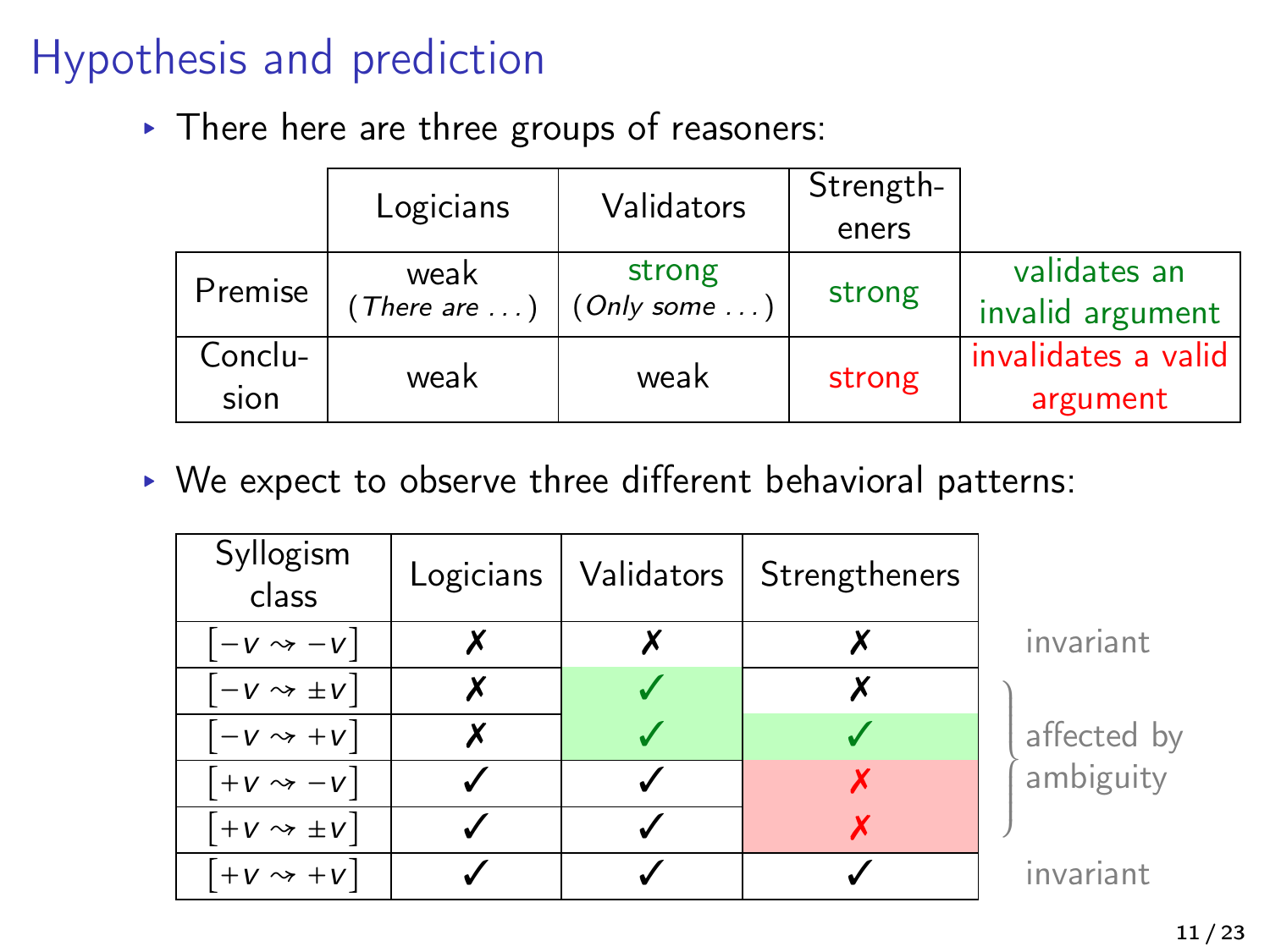#### Results

▸ Now let's take another look at the mean acceptance rates:

| Class                       |  | $%$ acc. |  |
|-----------------------------|--|----------|--|
| $-V \rightarrow -V$         |  | 19.0     |  |
| $-V \rightsquigarrow \pm V$ |  | 56.4     |  |
| $-V \rightarrow +V$         |  | 64.6     |  |
| $+V \rightsquigarrow$       |  | 60.7     |  |
| $+V \rightarrow +V$         |  | 76.3     |  |

- $\triangleright$  Green links highlight the observations that we correctly predict. E.g., the acceptance rate of  $[-v \stackrel{sI}{\leadsto} +v]$  is higher than that of  $[-v \overset{SI}{\leadsto} \pm v]$  because of the population of strengtheners.
- $\triangleright$  However, there's also a red link, where we fail: Because of the logicians, we expect syllogisms in  $[-v \overset{sl}{\leadsto} \pm v]$  to be accepted less often than syllogisms in  $[+v \stackrel{\text{SI}}{\leadsto} -v]$ ; however, the difference doesn't reach significance.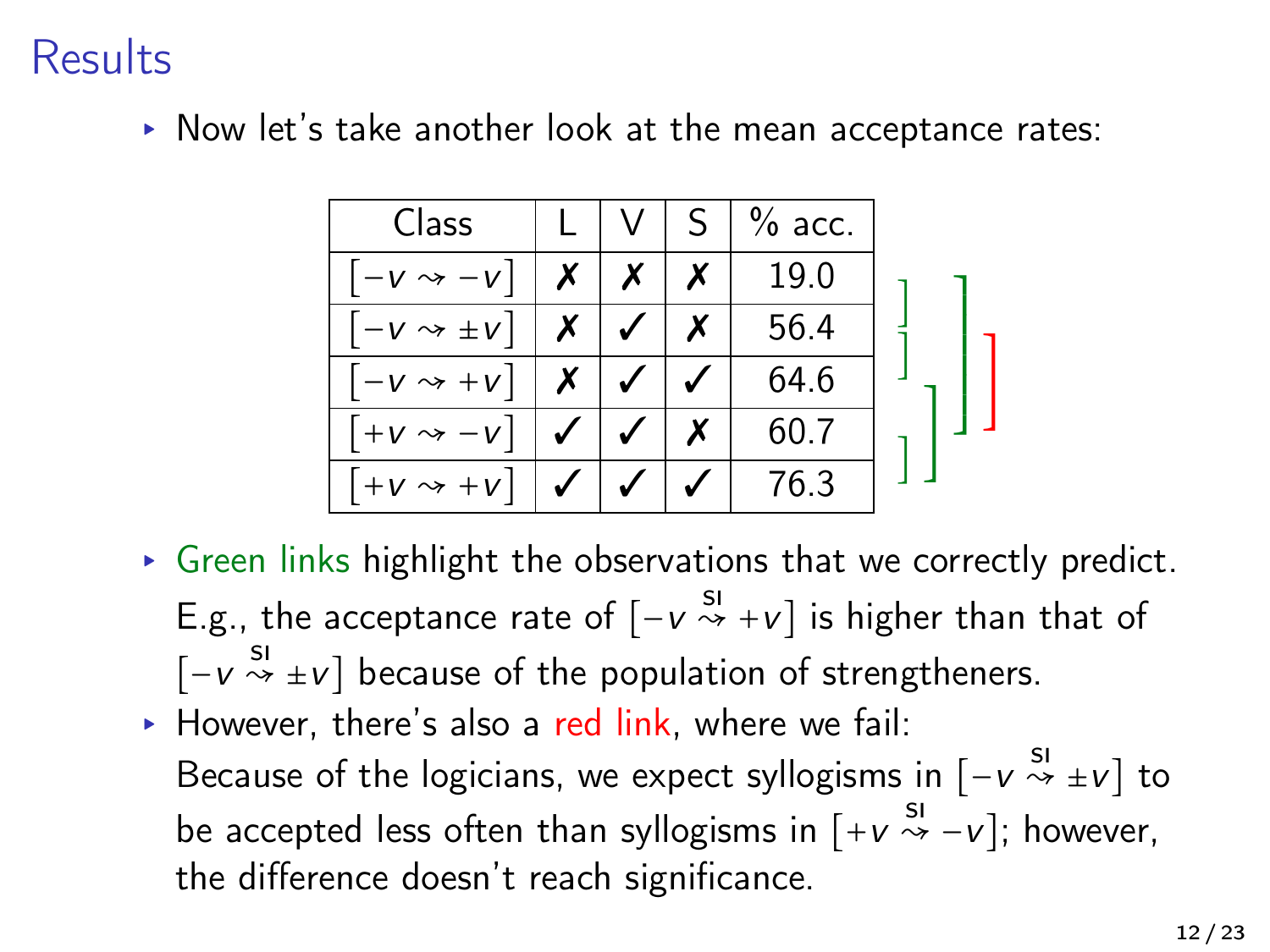## Towards a more fine-grained classification

No significant difference between  $[-v \overset{sl}{\leadsto} ±v]$  and  $[+v \overset{sl}{\leadsto} -v]$ 

▸ Reason: there's a lot of variation accross the syllogisms in  $[+v \stackrel{SI}{\leadsto} -v].$ 

For example:

- ▸ AI3I, IA4I: accepted ∼ 80% of all times
- ▸ AE4O, EA2O: only accepted ∼ 50% of all times
- ▸ Where does this variation come from?
	- $\triangleright$  AI3I, IA4I: the SI of the conclusion invalidates the syllogism.
	- ▸ AE4O, EA2O: the SI is inconsistent with the premises.
- ▸ Hypothesis: Inconsistency leads to better recognition of invalidity.
- $\triangleright$  To test this hypothesis, our classification needs to take inconsistency into account.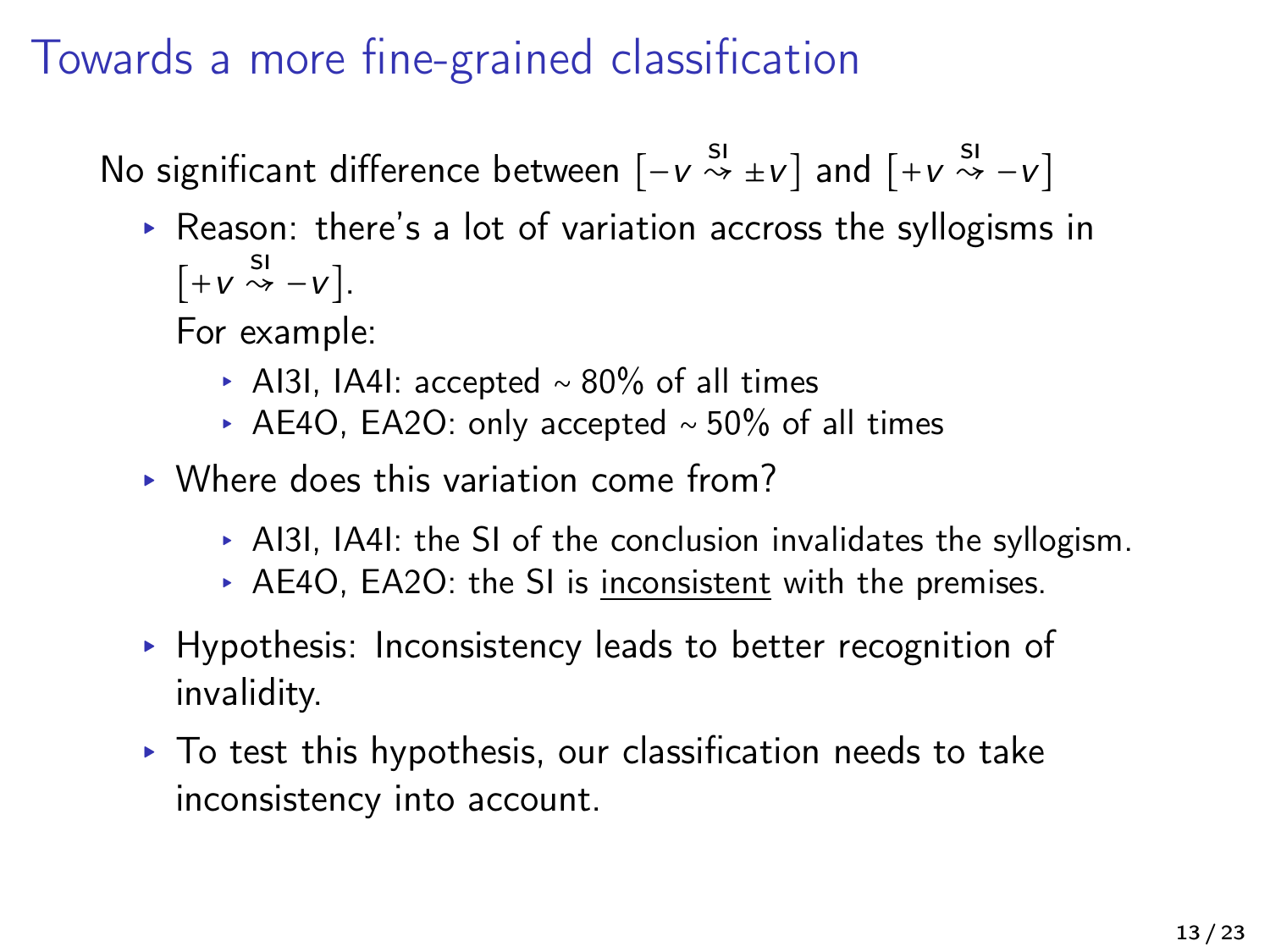## A more fine-grained classification

Taking inconsistency into account leads to the following subclassifications:

► Subclass  $[+v \stackrel{s_1}{\leadsto} -c]$  of  $[+v \stackrel{s_1}{\leadsto} -v]$ 

| Class              |       | $\frac{1}{6}$ acc. our data $\frac{1}{6}$ acc. Rips (1994) |
|--------------------|-------|------------------------------------------------------------|
| $[+v \leadsto -v]$ | 71.3% | 65%                                                        |
| $[+v \leadsto -c]$ | 51.9% | $.57\%$                                                    |

- ► Subclass  $[-v \stackrel{s_1}{\leadsto} -c]$  of  $[-v \stackrel{s_1}{\leadsto} -v]$
- ▸ Subclass  $[-c]$  of  $[-v \stackrel{s!}{\leadsto} -v]$ : Syllogisms that are formed from sets of inconsistent sentences (counterparts of valid syllogisms, where the valid conclusion is replaced by the contradictory sentence).

| Class                         | % acc. Rips (1994) |
|-------------------------------|--------------------|
| $\left[-v \leadsto -v\right]$ | 10.3%              |
| $[-v \leadsto -c]$            | 1.5%               |
| $ -c $                        | $1\%$              |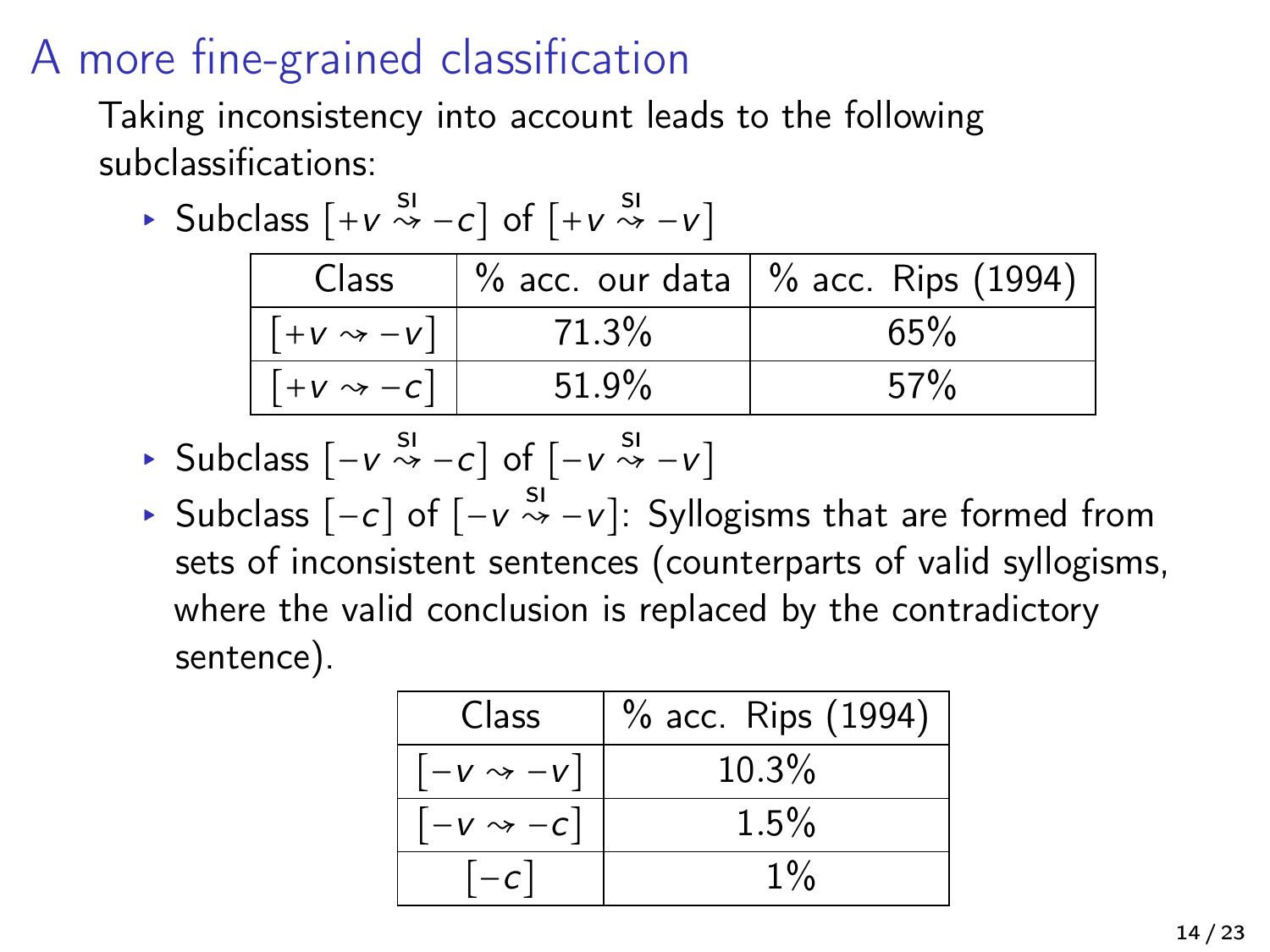### Do the means reflect subpopulations?

- ▸ We expect that taking (SI induced) inconsistency into account will give us all the predicted differences between means.
- ▸ Let's assume that we'll indeed get the following result:

| Class                       |  | $%$ acc.       |  |
|-----------------------------|--|----------------|--|
| $-V \rightarrow -V$         |  | $m_1$          |  |
| $-V \rightsquigarrow \pm V$ |  | m              |  |
| $-V \rightsquigarrow +V$    |  | $m_3$          |  |
| $+V \rightsquigarrow -V$    |  | m <sub>4</sub> |  |
| $+V \rightarrow +V$         |  | m <sub>5</sub> |  |

- ▸ How can we show that the means reflect homogeneous behavior within different groups and not heterogeneous behaviour of all subjects?
- ▸ Recall that every subject judged (will judge) 20 instances of each of the 5 syllogisms classes.
- ▸ This means that for every subject we have a rich behavioral profile so that we can detect (in)consistent behavior.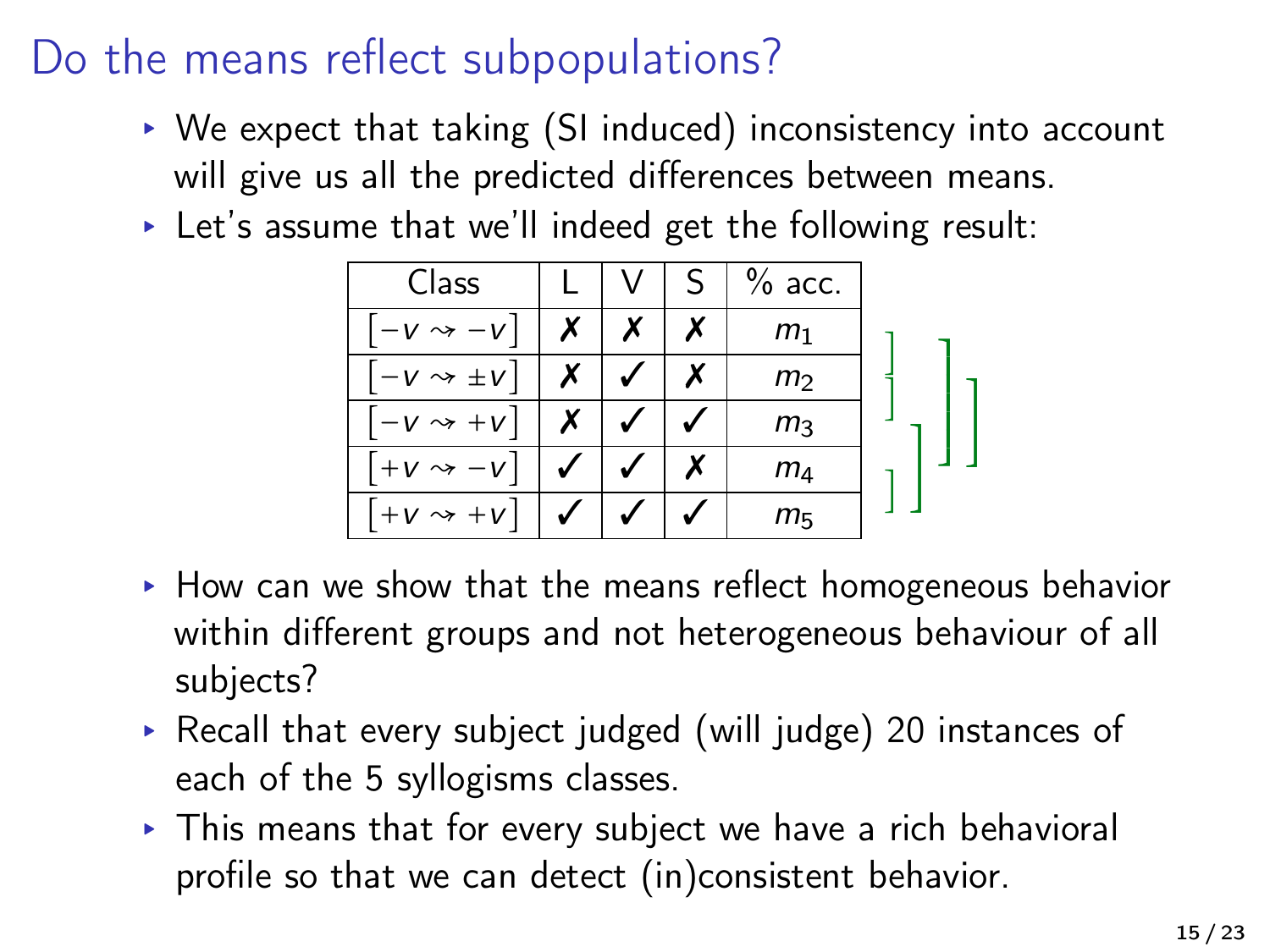#### Do the means reflect subpopulations?

- ▸ To identify subpopulations, we used a density-based clustering algorithm: DBSCAN.
- ▸ We'll show you what DBSCAN gives us for the data of our AMT experiment.
- $\triangleright$  One thing you'll see is that the data is very noisy.
- ▸ In the AMT experiment, the reaction times show that most subjects started to give very quick responses after a while.
- $\triangleright$  To prevent this, we'll conduct our next experiment in the lab.
- ▸ However, even through the noise we can see that one of our hypothesized groups seems not to exist.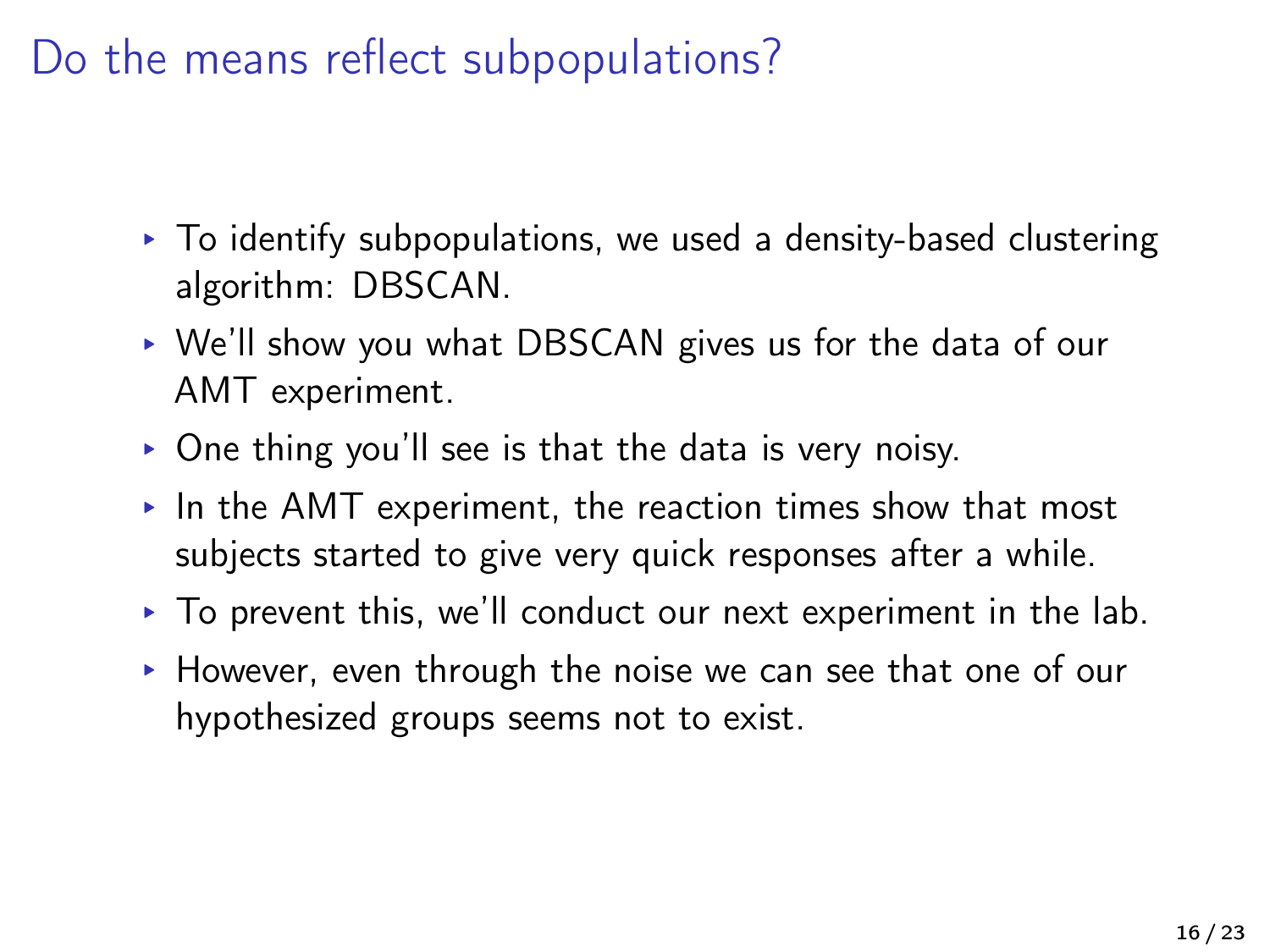# Identifying groups of reasoners

- ▸ The behavior towards the 2 invariant classes gives a measure of a subject's logical abilities.
- ▸ The behavior towards the 3 variant classes is represented by the deviance from the subject's logical abilities.



 $\left[\frac{-V}{+V}\right]$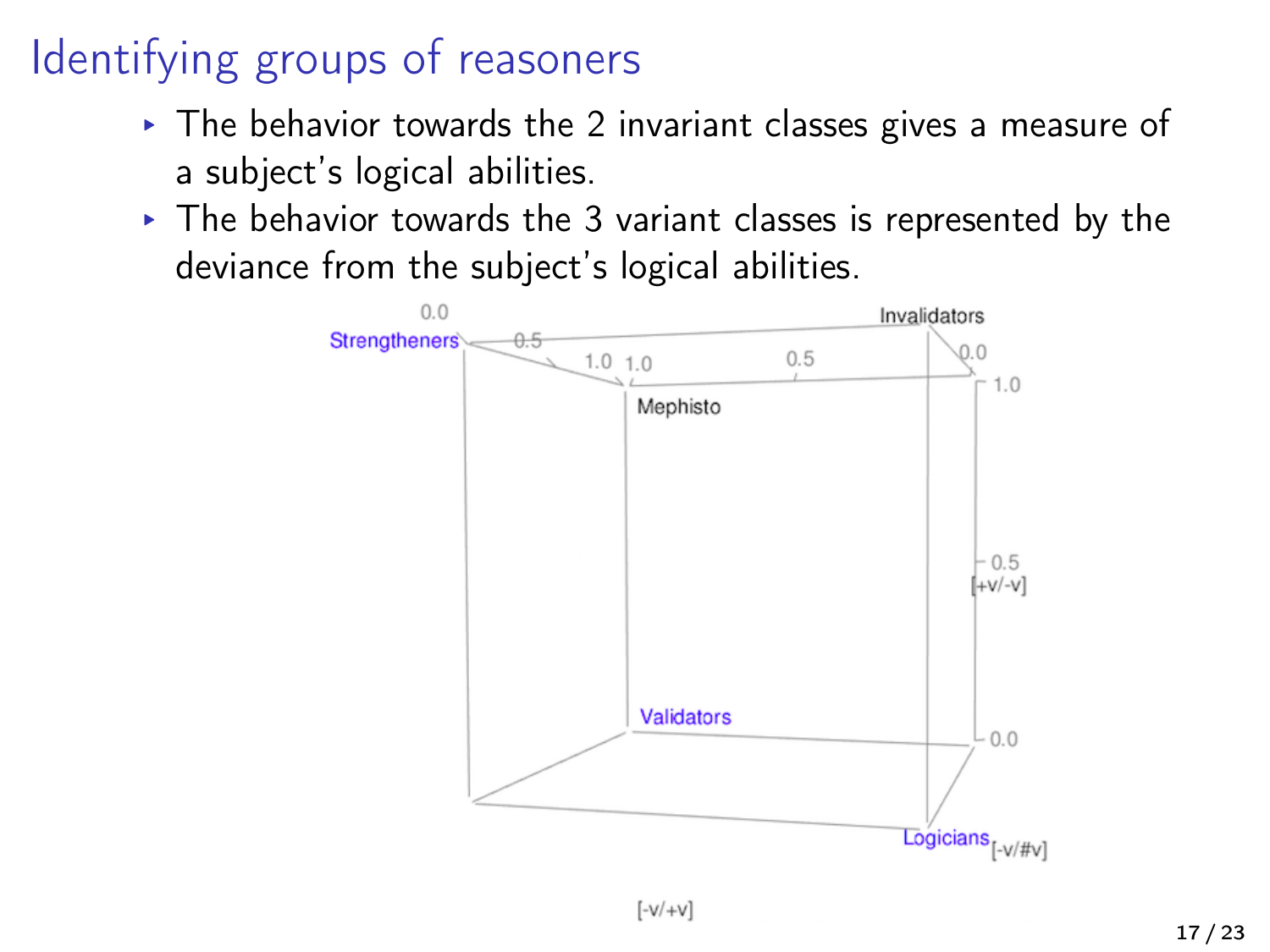#### The results: two populations

- ▸ We eliminated subjects with  $> 12.5\%$ error rate in the invariant classes (half of all subjects).
- ▸ Two density clusters: red and green; outliers are black
- ▸ Members of the green cluster are in the neighborhood of the logicians' corner.



- ▸ A large group of members of the red cluster is in the neighborhood of the validators' corner.
- ▸ The strengtheners' corner is not populated.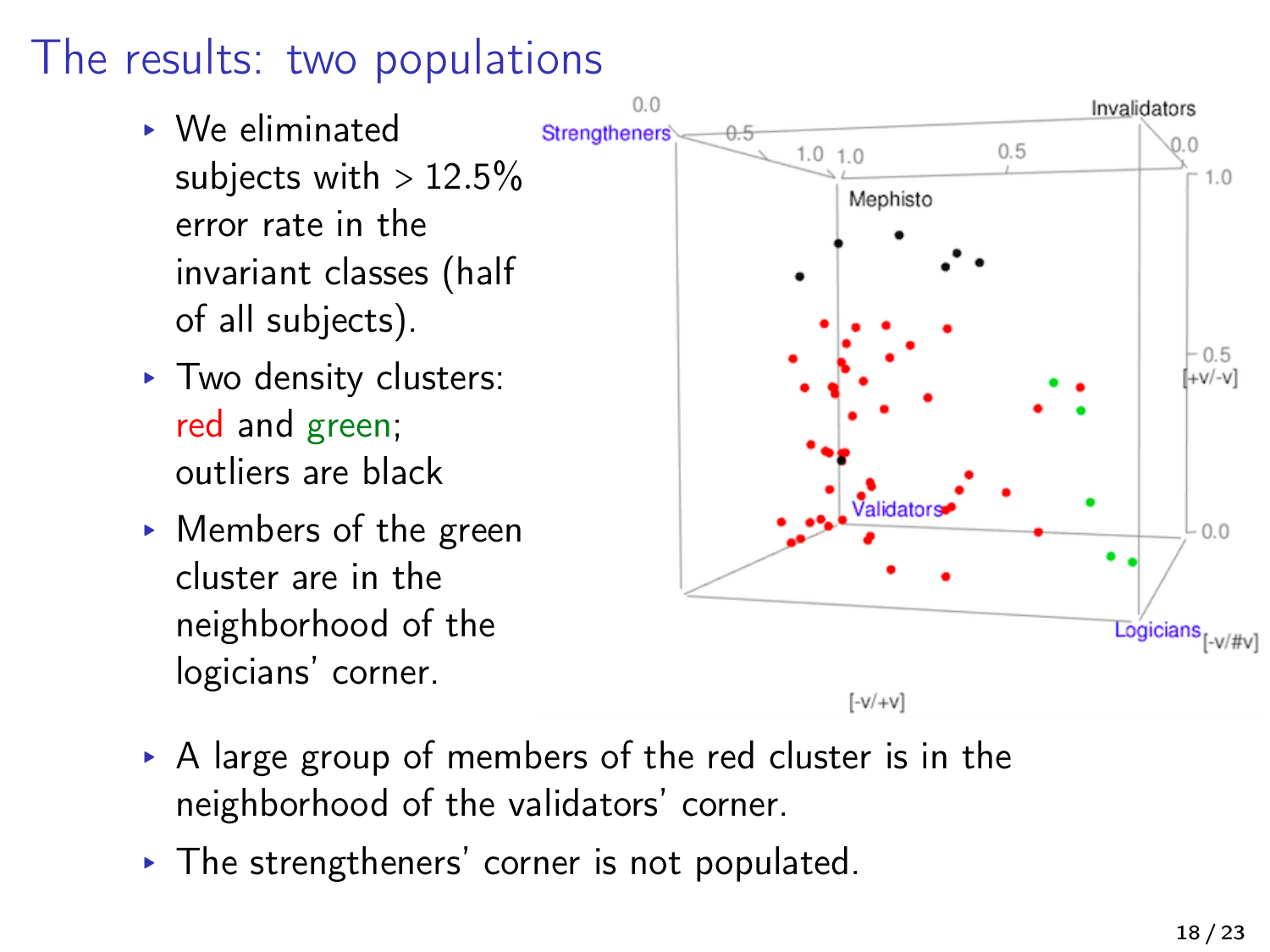#### The results: no systematic strengthening of conclusions

- ▸ Left of the diagonal: subjects that strengthen conclusions sometimes
- ▸ But: no systematic strengthening of conclusions; i.e. no strengtheners
- ▸ No evidence for other populations

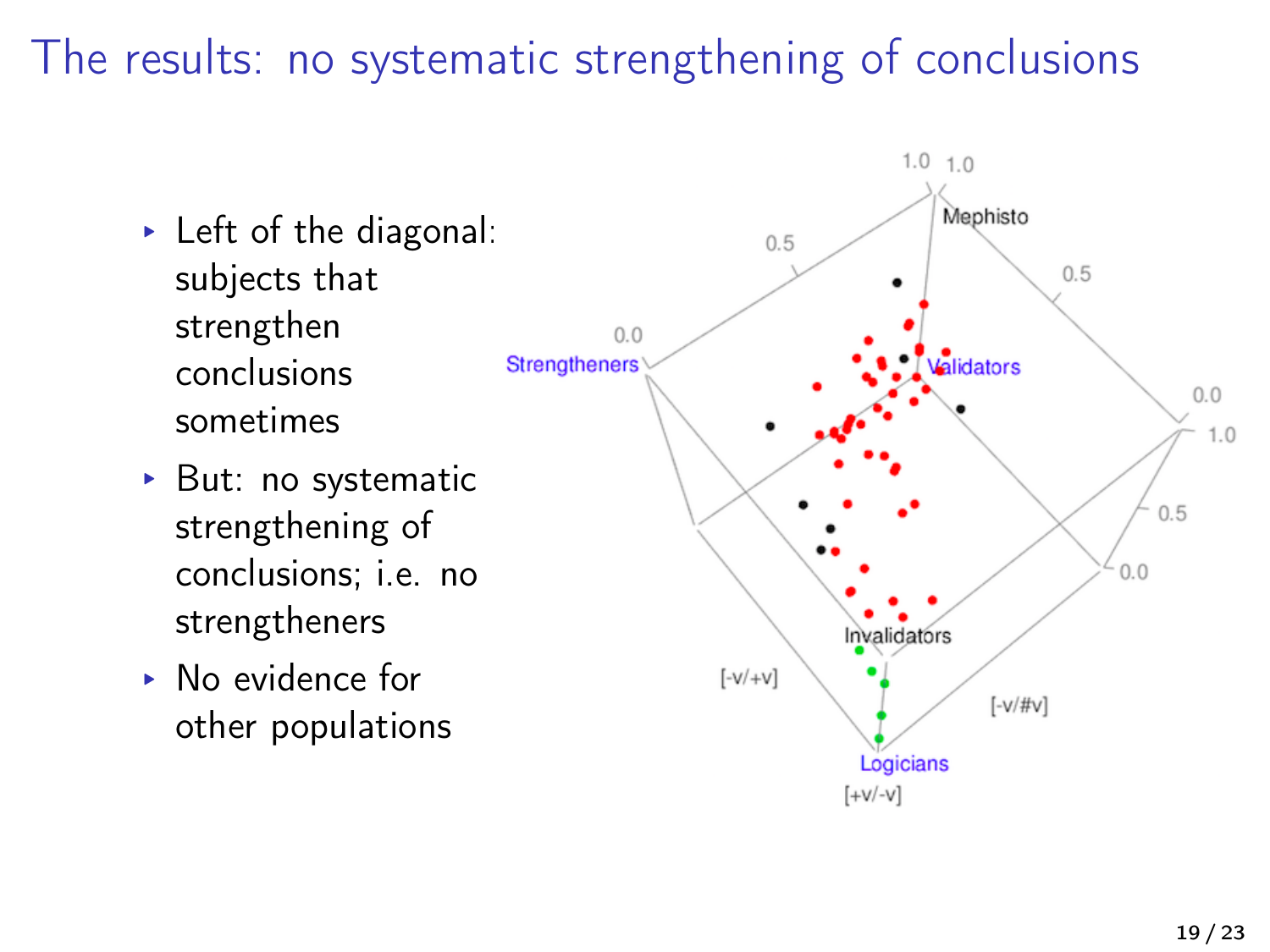## Conclusions

What we did:

- (i) We developed a quantitative method to study tendencies across syllogism types.
- (ii) We showed evidence for the existence of groups of reasoners.
- (iii) We identified a supra-sentential context in which some subjects systematically do not compute SIs.

Overall, we observe behavior which is grounded in logical reasoning and natural language interpretation.

We found initial evidence for two groups of reasoners:

- ▸ subjects who consistently employ Aristotelian logic and don't compute SIs (logicians)
- ▸ subjects who consistently employ Aristotelian logic and maximize derivable inferences by computing SIs for premises but not for conclusions (validators).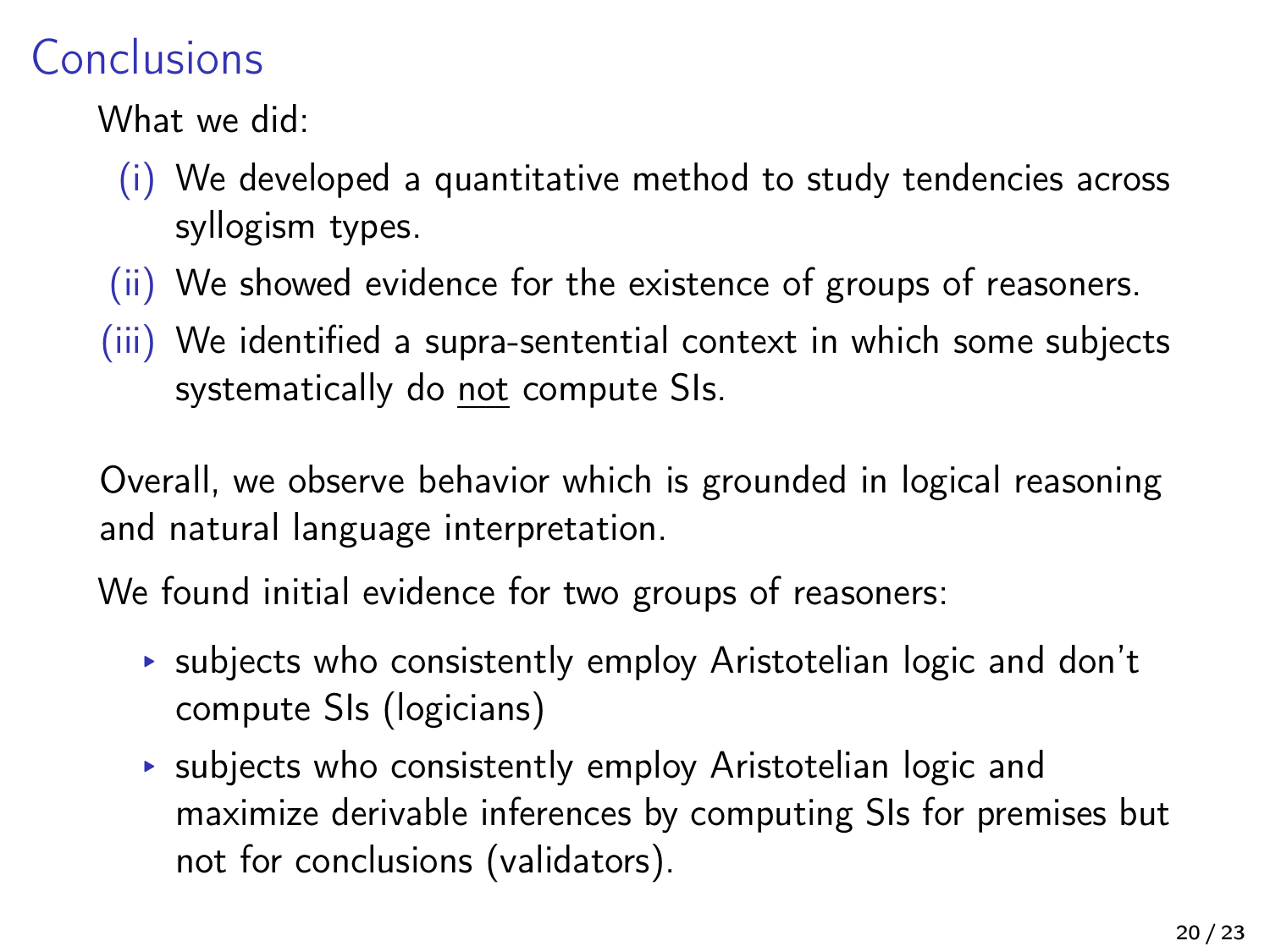Appendix: How to explain the behavior of validators?

In 27% of all  $(A)$  to  $(I)$  trials,  $(I)$  is interpreted as  $(I<sub>s</sub>)$ . In 94% of all (I) to (O) trials, (I) is interpreted as  $(I<sub>s</sub>)$ .

- ▸ We saw evidence that there are validators.
- $\triangleright$  Let's assume that the difference above is due to this group of reasoners: they don't compute the SI of the (I) conclusion.
- ▸ How can we explain this behavior?
- ▸ We'll discuss a linguistically interesting hypothesis, and why it cannot be maintained for syllogistic reasoning.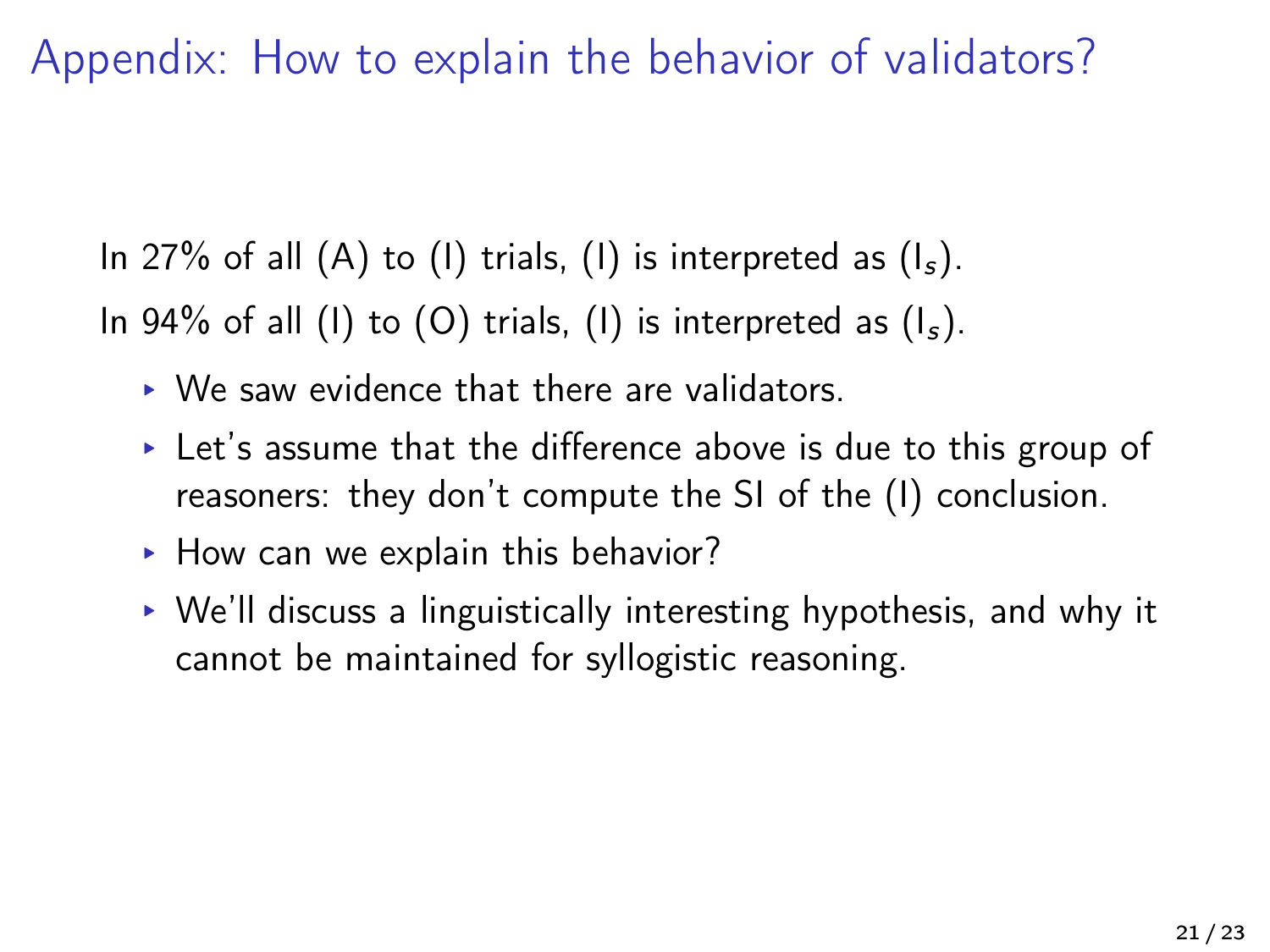# Appendix: A hypothesis regarding the behavior of validators

- ▸ SIs serve to eliminate speaker ignorance inferences (Fox [2007\)](#page-0-0).
- $\rightarrow$  Validators take the premise(s) and conclusion of an argument as utterances of one and the same speaker.
- $\triangleright$  Here is how the first assumption leads to (1) to (0) inferences:
	- $(I_w)$  Some Ms are Ks

'All Ms are Ks' is a relevant alternative and not settled by  $(I_w)$  $\sim$  The speaker is ignorant about 'All Ms are Ks' (by quantity)

 $(SI)$   $\neg$ All Ms are Ks (from  $(I_w)$  to eliminate the ignorance inf.)

 $(O_s)$  Some Ms are not Ks (by  $(I_w)$  and  $(SI)$ )

- $\triangleright$  Together, the two assumptions inhibit (A) to (I) inferences:
	- (A) All Ms are Ks
	- $(I_w)$  Some Ms are Ks (by the Aristotelian meaning of  $(A)$ ) 'All Ms are Ks' is a relevant alternative of  $(I_w)$ 'All Ms are Ks' is entailed, hence settled by (A) No ignorance inference from  $(I_w)$  by quantity reasoning No motivation to compute a SI for  $(I_w)$ 22 / 23